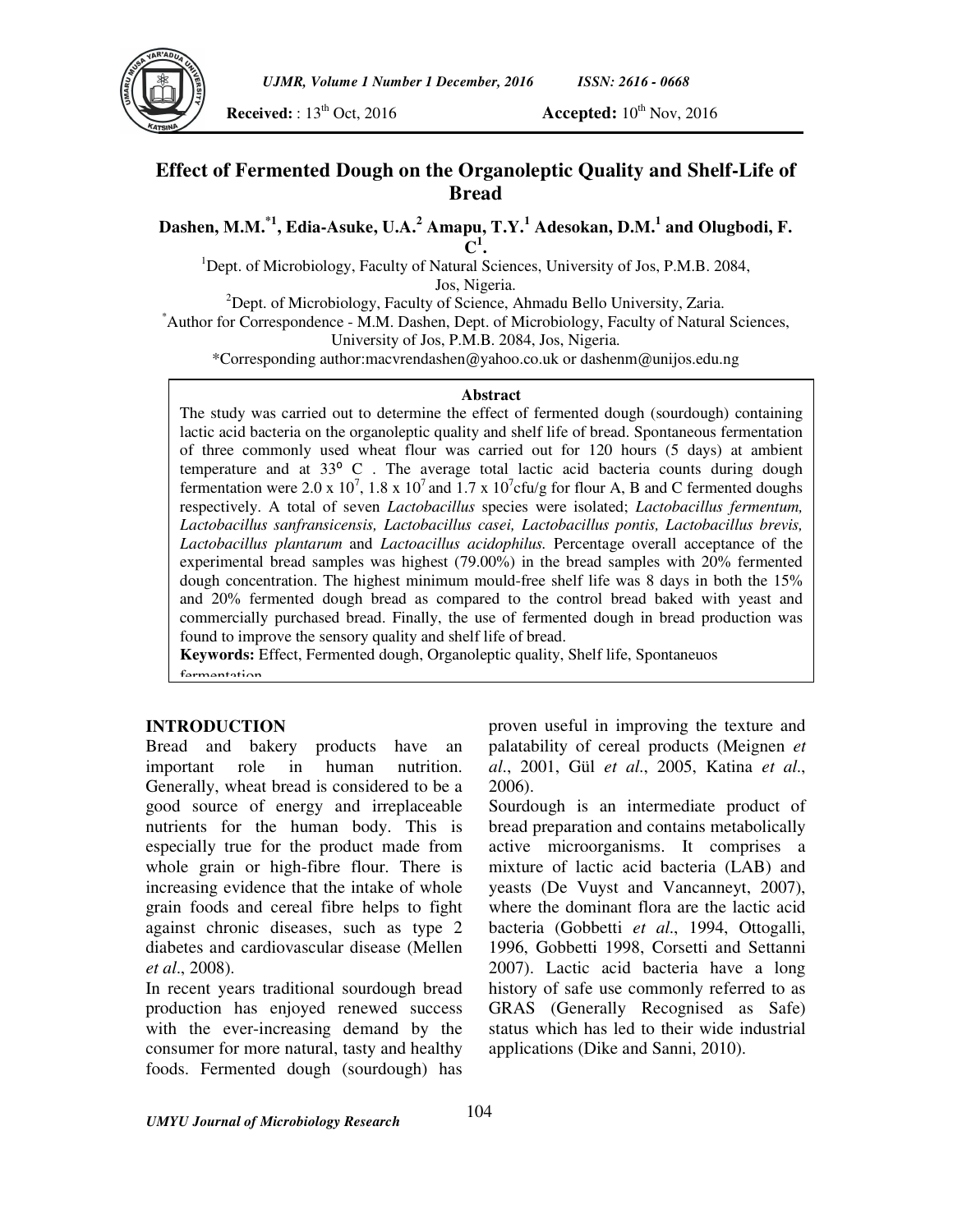Several species belonging to the genera *Leuconostoc, Weisella, Pediococcus, Lactococcus, Enterococcus* and *Streptococcus* have been isolated from wheat sourdough, but *Lactobacillus* strains are the most abundant (Rollán *et al*., 2010). Yeasts such as *Saccharomyces exiguous, Torulopsis holmii, Candida krusei, Pichia norvegensis* and *Hansenula anomala,* are also present in wheat sourdoughs but *S. cerevisiae* is frequently present or added (Saeed*,* 2009).

Lactic acid bacteria produce several natural antimicrobials, including organic acids (such as lactic acid, acetic acid, formic acid, phenyllactic acid, caproic acid), carbon dioxide, hydrogen peroxide, diacetyl, ethanol, bacteriocins, reuterin, and reutericyclin (Messens and De Vuyst, 2002). The LAB of the naturally fermented wheat sourdoughs may be used in the production of novel fermented foods such as sourdough bread, which is likely to have superior quality and longer shelf life (Saeed, 2009).

Sourdough is a dough containing a lactobacillus culture, usually in symbiotic combination with yeasts. It is one of the two principal means of leavening in bread baking, along with the use of cultivated forms of yeast (*Saccharomyces*). It is of particular importance in baking rye-based breads, where yeast does not produce comparable results. In comparison with yeast-based breads, it produces a distinctively tangy or sour taste, mainly because of the lactic acid produced by the lactobacilli (Vogel *et al*., 2009).

The sourdough fermentation is central to acceptability in flavour, as chemically acidified breads prepared with pure commercial starter cultures are not well scored in sensory preference assessments (Lund *et al*., 1989; Rehman *et al*., 2006). The synergistic metabolic activities of microorganisms produce acidification or souring, influencing the final characteristics of bread, notably the texture and generate typical flavor compounds yielding typical sourdough sensory attributes (Gobbetti, 1998; Katina *et al*., 2006). Sourdough bread

may vary in flavouring compounds as a result of ingredients selection and lactic acid bacteria fermentation (Saeed, 2009). Moreover, lactic acid bacteria contribute to the production of safer foods by inhibiting the growth of pathogenic microbes or by removing chemicals or toxic contaminants. Certain *Lactobacillus* spp, in the process of souring of dough, produce proteinases; an enzyme that breaks down gluten in wheat flour which is known to be toxic to people with celiac disease (Gobbetti *et al*., 1998; Di Cagno *et al*., 2009).

Bakery products are known to have a very short shelf-life. Important losses in the bakery industry due to microbial spoilage have been reported all over the world (Hamdi *et al*., 2002). Fungal contamination which is known to be the most common source of microbial spoilage is a costly problem in the baking industries and the major factor in many cases, governing the shelf-life. Fungal growth may also be responsible for off flavours and may produce mycotoxins and allergenic compounds (Gobbetti *et al.,* 2009). In the EU regulations, the level of additives have been reduced allowing the concentrations of propionate (0.3% weight by weight) which is the most commonly used for packaged sliced breads. Studies have shown that mould growth still occurs in these conditions indicating that food preservation is not guaranteed (Rollan *et al.,* 2010). Ethanol has also been said to inhibit fungi in baked goods, but in some cases insufficient in preventing contamination (Gobbetti *et al.,* 2008). This study was therefore aimed at determining the effect of sourdough containing lactic acid bacteria on the organoleptic quality and shelflife of bread.

## **Materials and Methods**

### **Sample Collection**

Three popular wheat flour brands were purchased from terminus market in Jos metropolis, Plateau state.

### **Preparation of Dough**

The dough preparation was carried-out by mixing 1000g of the flour with 1000ml of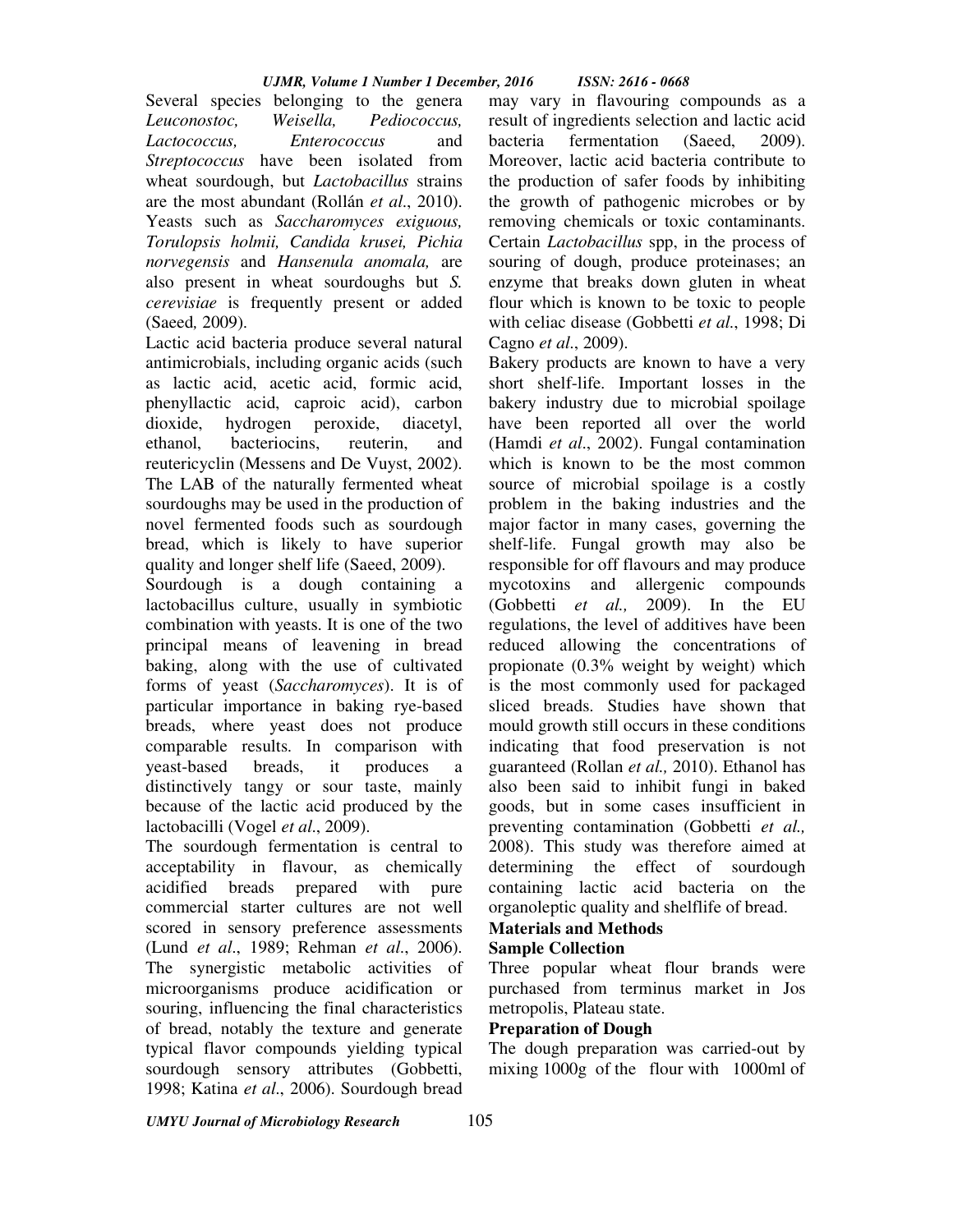sterile tap water manually under aseptic conditions (Teiking, 2005; Saeed, 2009). Each flour brand dough was prepared in triplicates.

### **Fermentation of Dough to Yield Sourdough**

The dough samples were allowed to ferment spontaneously for 120 hours (5days) at room temperature.

### **Analysis of dough during fermentation**

Microbial counts, pH and titratable acidity (TTA) were determined at 0hrs, 24hrs, 48hrs, 72hrs, 96hrs and 120hrs intervals of fermentation.

### **Determination of pH and TTA**

Ten grams (10g) of the fermented dough sample was homogenized in 90ml of sterile distilled water and filtered and pH taken using a pH meter (HANNA HI 9025). Ten millilitres of the homogenate from each sample was titrated against 0.1N sodium hydroxide (NaOH) for the determination of TTA (Saeed, 2009; Bolourin and Khodaparast, 2010)..

Percentage titratable acidity calculated as lactic acid:

 $TTA = T$  itre x Normality of base x 0.009018 x 100

 Weight of sample in gram (Kim *et al*., 2008; Wakil *et al*., 2008).

# **Microbial counts**

A serial dilution of each sample was made and the last two dilutions  $(10^{-5} \text{ and } 10^{-6})$ were plated out in duplicates on appropriate agar for microbial counts as described below:

#### **Lactic acid bacteria count (LABC)**

The last two dilutions  $(10^{-5}$  and  $10^{-6})$  were inoculated on De Man Rogosa Sharpe's (MRS) agar plates. The plates were incubated under anaerobic condition at  $30^0C$ for 48hours. Colonies were counted and results expressed as CFU/g.

#### **Aerobic plate count (APC)**

The last two dilutions  $(10^{-5}$  and  $10^{-6})$  were inoculated on plate count agar (PCA) plates. The plates were incubated at  $37^0C$  for 24hours. Colonies were counted and results expressed as CFU/g.

#### **Fungal Count**

The last two dilutions were inoculated on potato dextrose agar (PDA) (containing 0.5ml/l streptomycin sulphate) plates. The plates were incubated at room temperature. Colonies were counted and results expressed as CFU/g.

#### **Identification of LAB isolates**

Colonies on the MRS plates were further purified by successive streaking on fresh MRS agar plates. The LAB isolates were identified based on their Gram reaction, catalase test and sugar fermentation test as described by Mehmood *et al*. (2009), Rubayyi *et al*., 2010, Sameen *et al*. (2010).

### **Production of Experimental Bread**

The bread samples were produced using Supreme flour sourdough which has the highest lactic acid bacteria count and the highest number of heterofermentative LAB species. The experimental bread samples were produced at  $5\%$  (w/w),  $10\%$  (w/w),  $15\%$  (w/w) and  $20\%$  (w/w) sourdough concentrations. Other bread dough formulation include 950g, 900g, 850g and 800g flour, 640ml tap water, 44g salt and 40g sugar. The dough samples were divided into 100g dough balls, molded and placed in pans. Final proofing was done for 45 minutes and  $35^{\circ}$ C and bread was baked at  $232^{\circ}$ C for 25 minutes (Saeed, 2009; Rehman *et al*., 2007). Control bread samples were also prepared using baker's yeast only.

#### **Analysis of experimental bread samples**

The pH and TTA of the experimental bread samples were determined as earlier described.

#### **Sensory evaluation of bread samples**

The bread samples were subjected to sensory evaluation using a panel of 25 enlightened judges to evaluate the following physical parameters; taste, texture, appearance, and aroma. Five point grade was used for the analysis; Excellent-5, Very good-4, Good-3, Satissfactory-2, and Poor-1 (Boboye *et al*., 2008). The judges were instructed to rinse their mouth with water before and after taking each sample.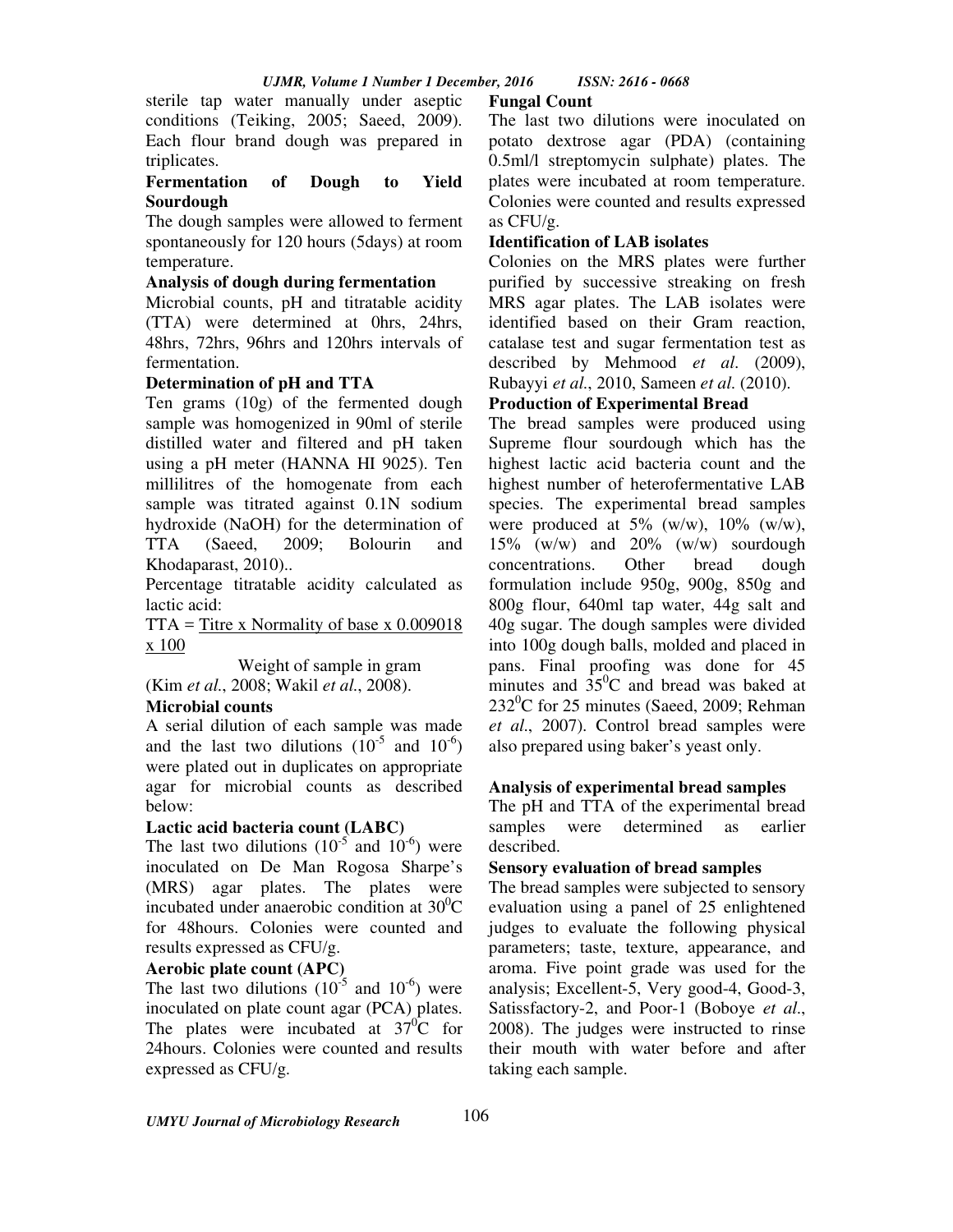#### **Evaluation of Shelf-life of Sourdough Bread**

The experimental sourdough bread samples, the control bread (without sourdough) and three different types of commercial bread samples were stored at room temperature and evaluated for their shelf life by determining the minimum mould-free shelf life (MMFSL) as described by Pattison *et al*. (2004).

#### **Statistical Analysis**

The data obtained were subjected to statistical analysis using analysis of variance (ANOVA) and Duncan Multiple Range Test.

### **Results**

Table 1 shows the result of the microbial counts, the mean lactic acid bacteria count was 4.18 x  $10^{6}$ cfu/g, 3.88 x  $10^{6}$ cfu/g and 1.91 x  $10^6$ cfu/g for flour C, flour A and B respectively. There is no significant difference in the mean LABC between C and A ( $P \ge 0.05$ ) but there is a significant difference in the mean LABC count between the two flours and flour B  $(P \le 0.05)$ . In all cases the LABC counts increased with increase in fermentation time while both the yeast count and the APC decreased. There is also a significant difference in the mean LABC and both the yeast count and the APC (P≤0.05).

The lactic acid bacteria composition of the fermented dough (sourdough) is as shown in Table 2. Seven different species of lactic acid bacteria all belonging to the genera *Lactobacillus* were isolated and identified. These include *Lactobacillus sanfransicensis, Lactobacillus plantarum, Lactobacillus* 

*fermentum, Lactobacillus casei, Lactobacillus brevis, Lactobacillus acidophilus* and *Lactobacillus pontis.* All the seven species were isolated from flour C while five species were isolated from flour B and four species from flour A.

Table 3 shows the pH and TTA values for the sourdough bread samples and the control bread. The pH of the sourdough bread samples are all lower than that of the control bread while the TTA of the sourdough bread samples were higher that of the control bread.

Table 4 shows the sensory evaluation scores for the different bread samples. The twenty percent (20%) sourdough bread sample scored the highest in terms of taste (87%) and appearance (78%) while 10% sourdough bread sample scored the highest in terms of texture (81.54%) and aroma (83.85%). In terms of overall acceptance, the 20% sourdough bread sample was the most preferred with an overall score of 79% followed by the 15% sourdough bread (73%), the 10% sourdough bread sample 63.76%, 5% sourdough bread 56.66% and the least was the control bread sample 52%. The minimum mould – free shelflife of the bread samples is as shown in Table 5. The 15% and 20% sourdough bread samples had the longest shelflife of eight (8) days followed by the 5% and 10% bread samples with a shelflife of 7 days. Two of the three commercial bread samples have a shelflife of 6 days while the least shelflife of 5 days was obtained for the control bread samples and the third commercial bread sample.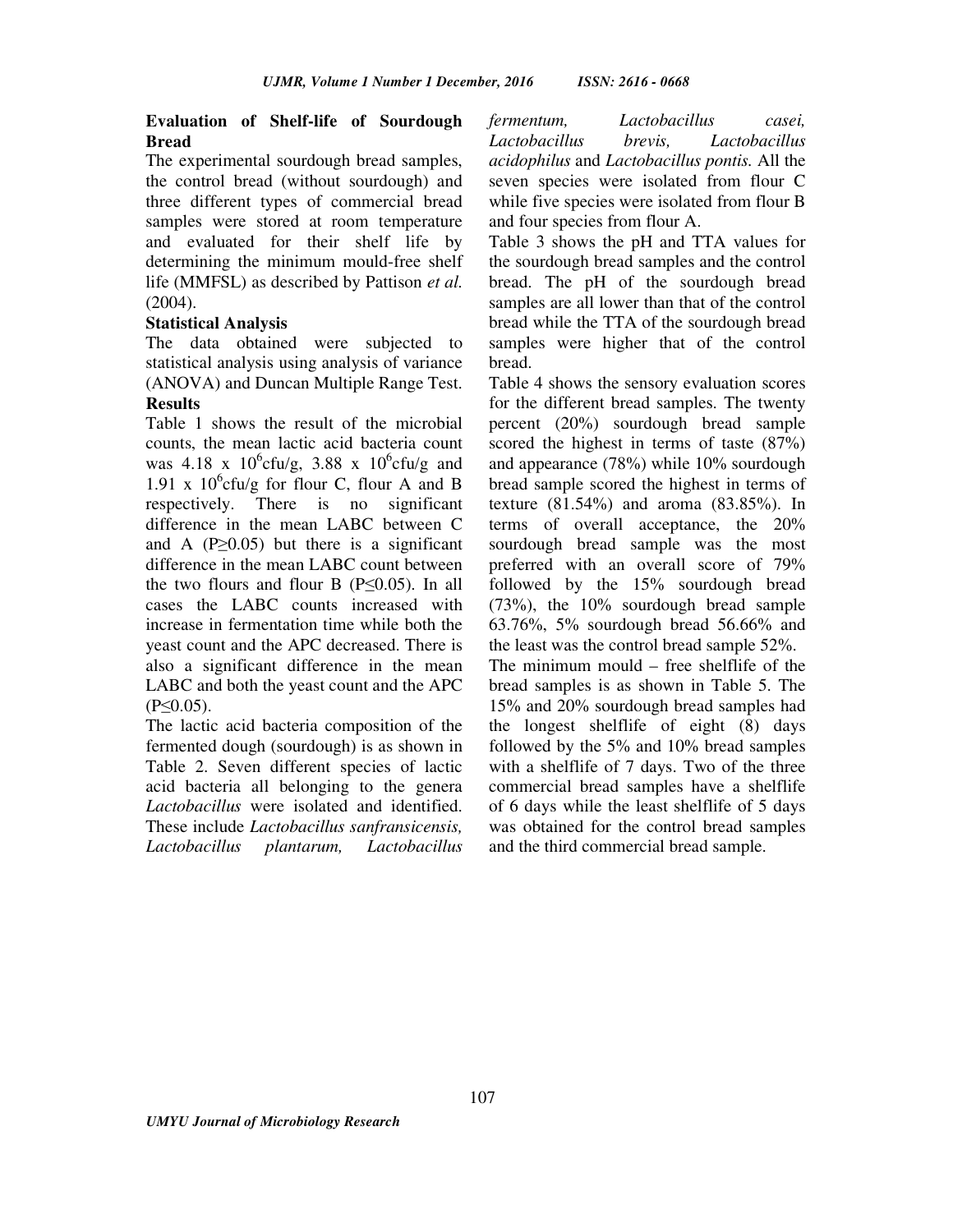| Table 1: Lactic acid bacteria count, Aerobic Plate Count and Yeast count during dough Fermentation (At 25 <sup>o</sup> C) |                    |                                                                              |               |              |                      |            |                                                                                                               |                                    |                             |
|---------------------------------------------------------------------------------------------------------------------------|--------------------|------------------------------------------------------------------------------|---------------|--------------|----------------------|------------|---------------------------------------------------------------------------------------------------------------|------------------------------------|-----------------------------|
| <b>Fermentation</b>                                                                                                       | Golden penny flour |                                                                              | Dangote flour |              | <b>Supreme flour</b> |            |                                                                                                               |                                    |                             |
| Time (in hours)                                                                                                           |                    |                                                                              |               |              |                      |            |                                                                                                               |                                    |                             |
|                                                                                                                           | <b>LABC</b>        | <b>APC</b>                                                                   | YC-           | <b>LABC</b>  | APC                  | YC.        | <b>LABC</b>                                                                                                   | <b>APC</b>                         | YC-                         |
| $\theta$                                                                                                                  | $1.2x10^4$         | $3.6x10^{8}$                                                                 | $1.3x10^2$    | $2.7x10^4$   | 5.8x10'              | $2.1x10^2$ | $1.7x10^4$                                                                                                    | 7.4x10'                            | $1.1x10^2$                  |
| 24                                                                                                                        | $1.4x10^3$         | $4.0x10^{6}$                                                                 | $3.5x10^3$    | $2.4x10^5$   | $5.1x10^3$           | $3.8x10^3$ | $1.8x10^5$                                                                                                    | $5.5x10^{6}$                       | $2.8x10^3$                  |
| 48                                                                                                                        | $2.5x10^5$         | $4.5x10^5$                                                                   | $5.8x10^3$    | $3.7x10^{6}$ | $3.6x10^3$           | $5.2x10^4$ | $3.2x10^{6}$                                                                                                  | $3.8x10^5$                         | $4.5x10^{4}$                |
| 72                                                                                                                        | $2.1x10^{6}$       | $5.5x10^{4}$                                                                 | $3.4x10^4$    | $5.1x10^{6}$ | $1.5x10^5$           | $6.4x10^4$ | $8.7x10^{6}$                                                                                                  | $2.7x10^4$                         | $5.3x10^4$                  |
| 96                                                                                                                        | 1.2x10'            | $2.9x10^3$                                                                   | $5.5x10^5$    | $3.4x10^{7}$ | $3.7x10^4$           | $2.6x10^5$ | 4.4x10'                                                                                                       | $5.8x10^3$                         | $7.1x10^5$                  |
| 120                                                                                                                       | 3.1x10'            | $1.2x10^3$                                                                   | $8.1x10^5$    | $5.8x10^{7}$ | $1.1x10^3$           | $4.8x10^5$ | $5.3x10^{7}$                                                                                                  | $2.6x10^{3}$                       | $8.8x10^5$                  |
| <b>Mean</b>                                                                                                               |                    | $1.91 \times 10^{6}$ $3.62 \times 10^{5}$ kg $4.60 \times 10^{4}$ kg $^{-1}$ |               |              |                      |            | $3.85x10^{6}$ <sub>b</sub> $3.47x10^{5}$ <sub>bc</sub> $4.15x10^{4}$ <sub>ab</sub> $4.18x10^{6}$ <sub>b</sub> | $4.63 \times 10^{3}$ <sub>bc</sub> | $4.93x10^{4}$ <sub>ab</sub> |

*UJMR, Volume 1 Number 1 December, 2016 ISSN: 2616 - 0668*

Values with same subscript are not significantly different (P≤0.05). LABC= Lactic acid bacteria count, APC= Aerobic plate count, YC = Yeast count.

108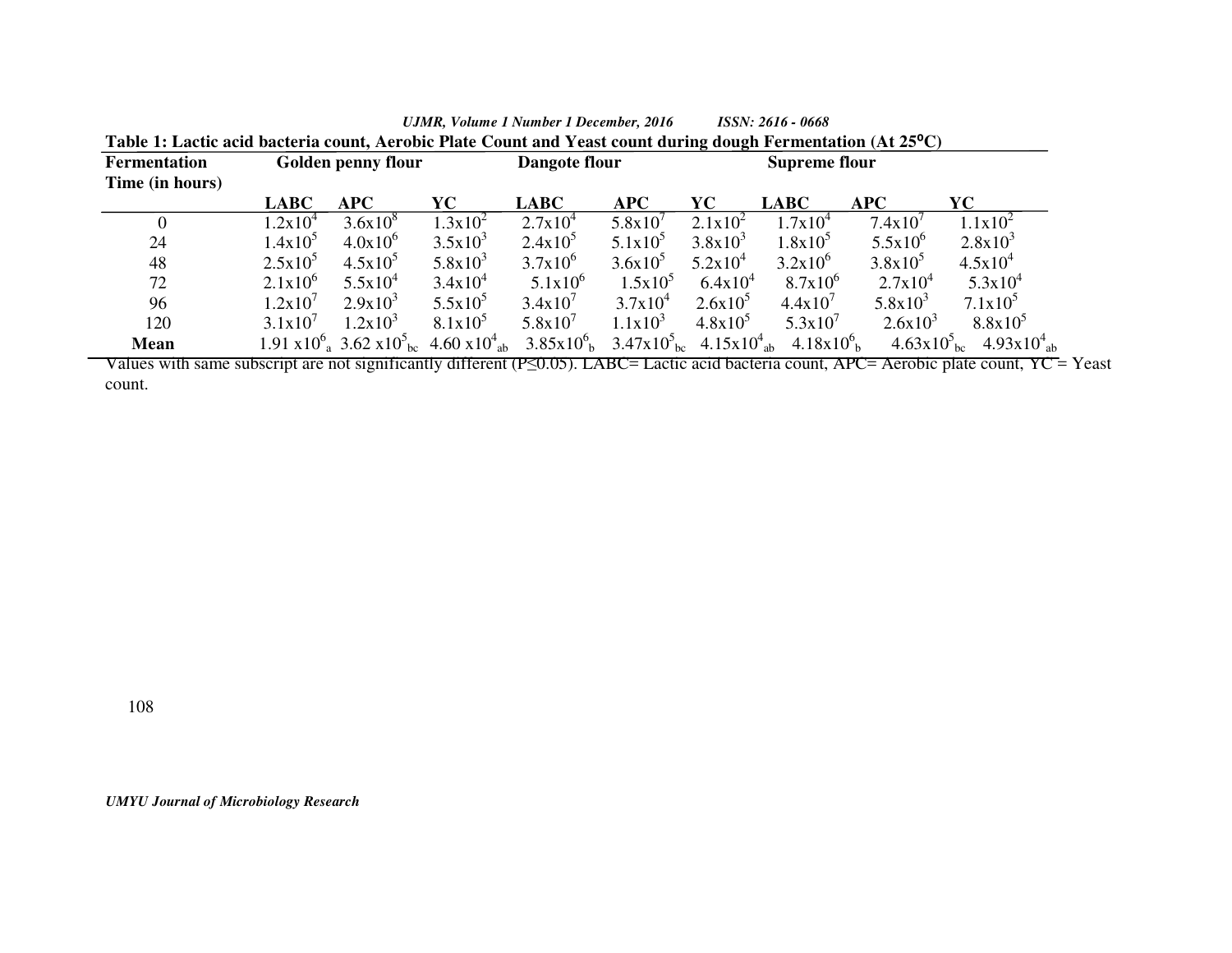| Table 2. Eacht acht bachel is isolaich uil mg the uough fel mentation |                                                                                                                                                                                                 |  |  |  |
|-----------------------------------------------------------------------|-------------------------------------------------------------------------------------------------------------------------------------------------------------------------------------------------|--|--|--|
| <b>Type of flour</b>                                                  | <b>Isolates</b>                                                                                                                                                                                 |  |  |  |
| Golden penny flour                                                    | Lactobacillus sanfransicensis, Lactobacillus<br>plantarum, Lactobacillus fermentum,<br>Lactobacillus casei, Lactobacillus pontis.                                                               |  |  |  |
| Dangote flour                                                         | Lactobacillus sanfransicensis, Lactobacillus<br>plantarum, Lactobacillus brevis,<br>Lactobacillus pontis.                                                                                       |  |  |  |
| Supreme flour                                                         | Lactobacillus sanfransicensis, Lactobacillus<br>plantarum, Lactobacillus fermentum,<br>Lactobacillus casei, Lactobacillus brevis,<br>Lactobacillus acidophilus, Lactobacillus<br><i>pontis.</i> |  |  |  |

*UJMR, Volume 1 Number 1 December, 2016 ISSN: 2616 - 0668* **Table 2: Lactic acid bacteria isolated during the dough fermentation** 

## **Table 3: Physico-chemical properties of the bread samples**

| <b>Bread sample</b> | рH  | <b>TTA</b> |  |
|---------------------|-----|------------|--|
| 5%                  | J.J | U.J        |  |
| 10%                 | 5.5 | 0.7        |  |
| 15%                 | 5.4 | 0.6        |  |
| 20%                 | 5.4 | 0.9        |  |
| Control             | 5.9 | 0.4        |  |

## **Table 4: Sensory evaluation of the bread samples**

| Type of<br>bread            | Taste $(\% )$ | Texture $(\% )$ | Appearance<br>(%) | Aroma $(\% )$ | Overall<br>acceptance<br>$($ %) |
|-----------------------------|---------------|-----------------|-------------------|---------------|---------------------------------|
| $5\%$<br>sourdough<br>bread | 77.69         | 72.31           | 72.31             | 72.35         | 56.66                           |
| 10%<br>sourdough<br>bread   | 84.62         | 81.54           | 81.54             | 83.85         | 63.76                           |
| 15%<br>sourdough<br>bread   | 80.00         | 60.00           | 78.00             | 72.00         | 73.00                           |
| 20%<br>sourdough<br>bread   | 87.00         | 62.00           | 82.00             | 79.00         | 79.00                           |
| Control<br>bread            | 52.00         | 55.00           | 72.00             | 75.00         | 52.00                           |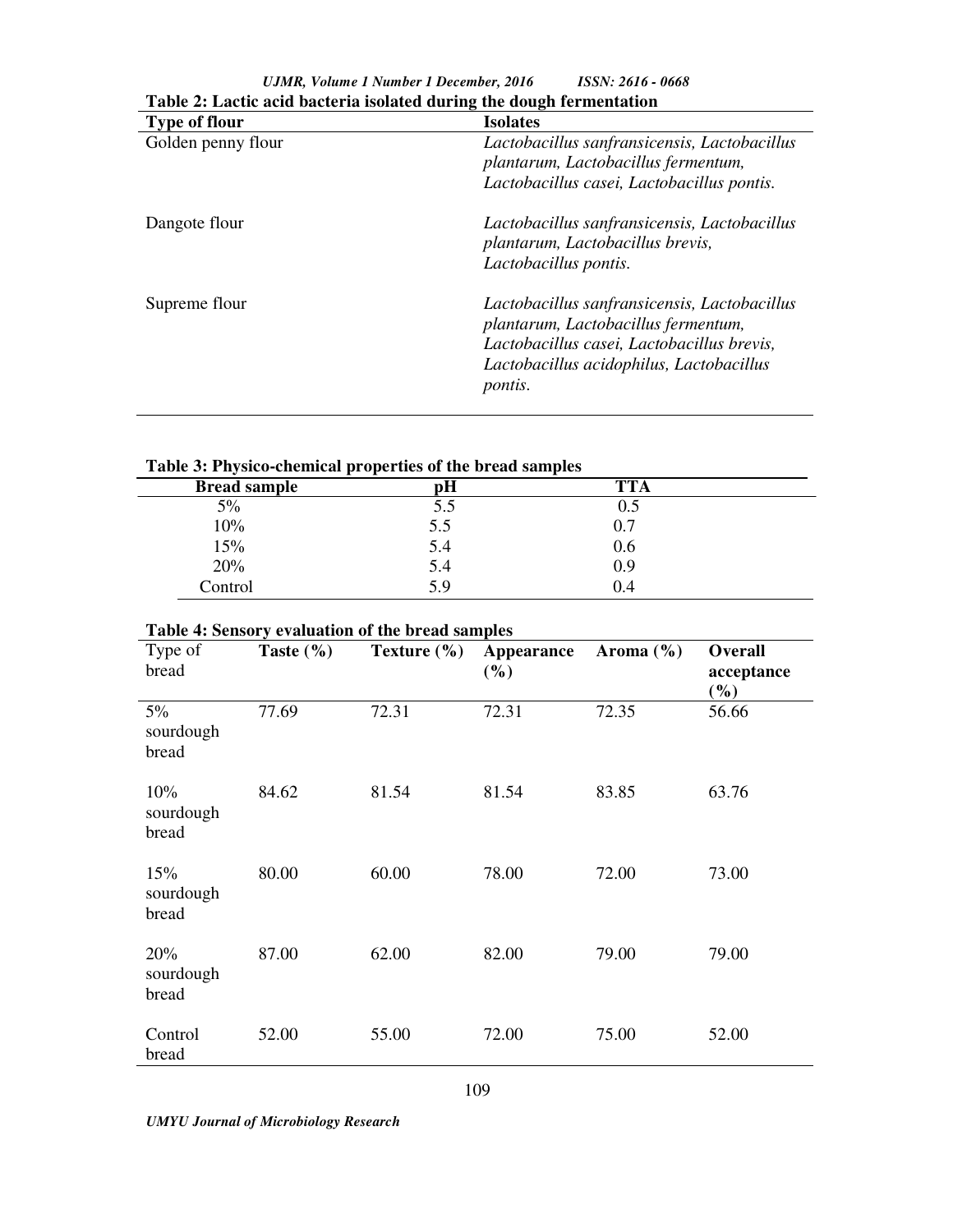*UJMR, Volume 1 Number 1 December, 2016 ISSN: 2616 - 0668*

| Table 5: Minimum Mould Free Shelflife (MMFSL) of the bread samples |              |  |  |  |
|--------------------------------------------------------------------|--------------|--|--|--|
| <b>Bread sample</b>                                                | <b>MMFSL</b> |  |  |  |
| 5% sourdough bread                                                 | 7 days       |  |  |  |
| 10% sourdough bread                                                | 7 days       |  |  |  |
| 15% sourdough bread                                                | 8 days       |  |  |  |
| 20% sourdough bread                                                | 8 days       |  |  |  |
| Control bread                                                      | 5 days       |  |  |  |
| Commercial bread I                                                 | 6 days       |  |  |  |
| Commercial bread II                                                | 5 days       |  |  |  |
| Commercial bread III                                               | 6 days       |  |  |  |

#### **Discussion**

The higher counts of lactic acid bacteria compared to yeast and aerobic plate counts agrees with the findings of other workers in this area; Saeed (2009) reported LAB as the dominant bacteria in sourdough with counts in the range of 6.24 x  $10^4$  CFU/g to 6.92 x 10<sup>7</sup> CFU/g. In mature sourdoughs LAB counts range from  $1x10^9$  to  $3x10^9$  cfu per gram and yeasts from  $1x10^6$  to  $5x10^7$  cfu per gram sourdough (Hammes *et al*., 2005). Luangsakul *et al*., 2009 reported LAB counts of  $1.8 \times 10^4$  to  $10^8$  colonies/g sample, and low fungal counts of 10 to  $2.3 \times 10^2$  colonies/g sample. The high LAB counts compared to yeasts and APC counts is due to the production of (lactic and acetic acids) by LAB which enhances their rapid growth when the pH value has dropped too low for other microorganisms to grow (Savic *et al*., 2006; Gerekova *et al*., 2011).

The LAB isolates obtained in this work tallies with the findings De Vuyst *et al*. (2011) and Scheirlink *et al*. (2007) who reported the isolation of *Lactobacillus paralimentarius, L. sanfranciscensis, L. Plantarum* and *L. Pontis* from sourdough. Scheirlinck *et al*. (2007) reported that species of *Lactobacillus sanfranciscensis, Lactobacillus paralimentarius, Lactobacillus plantarum*, and *Lactobacillus pontis* dominated the LAB population of Belgian type I sourdoughs. Several workers in this field reported *Lactobacillus* species as the most dominant genera of LAB in sourdough (Gobetti *et al*., 1994; Korakli *et al*., 2004; De Vuyst and Neysens, 2005, Luangskul *et al*., 2009; Saeed *et al*., 2009; Vuyst *et al*., 2011).

The increase bread acidity in relation to increase in sourdough concentration agrees with the findings of Bolourin and Khodaparast, (2010) who reported that there was a linear increase in the acidity of bread with increase in sourdough concentration.

The higher score of the 10% and 20% sourdough bread compared to others with respect to texture and aroma; taste and appearance respectively is statistically significant ( $P \leq 0.05$ ). Generally, all the sourdough bread were preferred to the control bread. This is in agreement with the findings of researchers in this field. According to Rehman *et al.* (2006) sourdough fermentation is central to acceptability in flavour, as chemically acidified bread and bread prepared with pure commercial starter cultures are not well scored in sensory preference assessments. Tafti *et al.* (2013) reported that the addition of spray-dried sourdough at the level of 9% can be successfully used for Sangak breadmaking, leading to bread with an improved flavor. Sensory evaluation of sourdough of wheat bread crumb showed that bread made from sourdough containing heterofermentative *Lb. sanfranciscensis* had a pleasant, mild, sour odour and taste (Rehman *et al.,* 2006). According Chavan and Chavan, (2011) sourdough improves sensory characteristics such as loaf volume, evenness of baking, color, aroma, taste, and texture of breads. However, the findings of this work differs from that of Bolourin and Khodaparast, (2010) who reported that 5% sourdough bread is most preferred by the test panellist.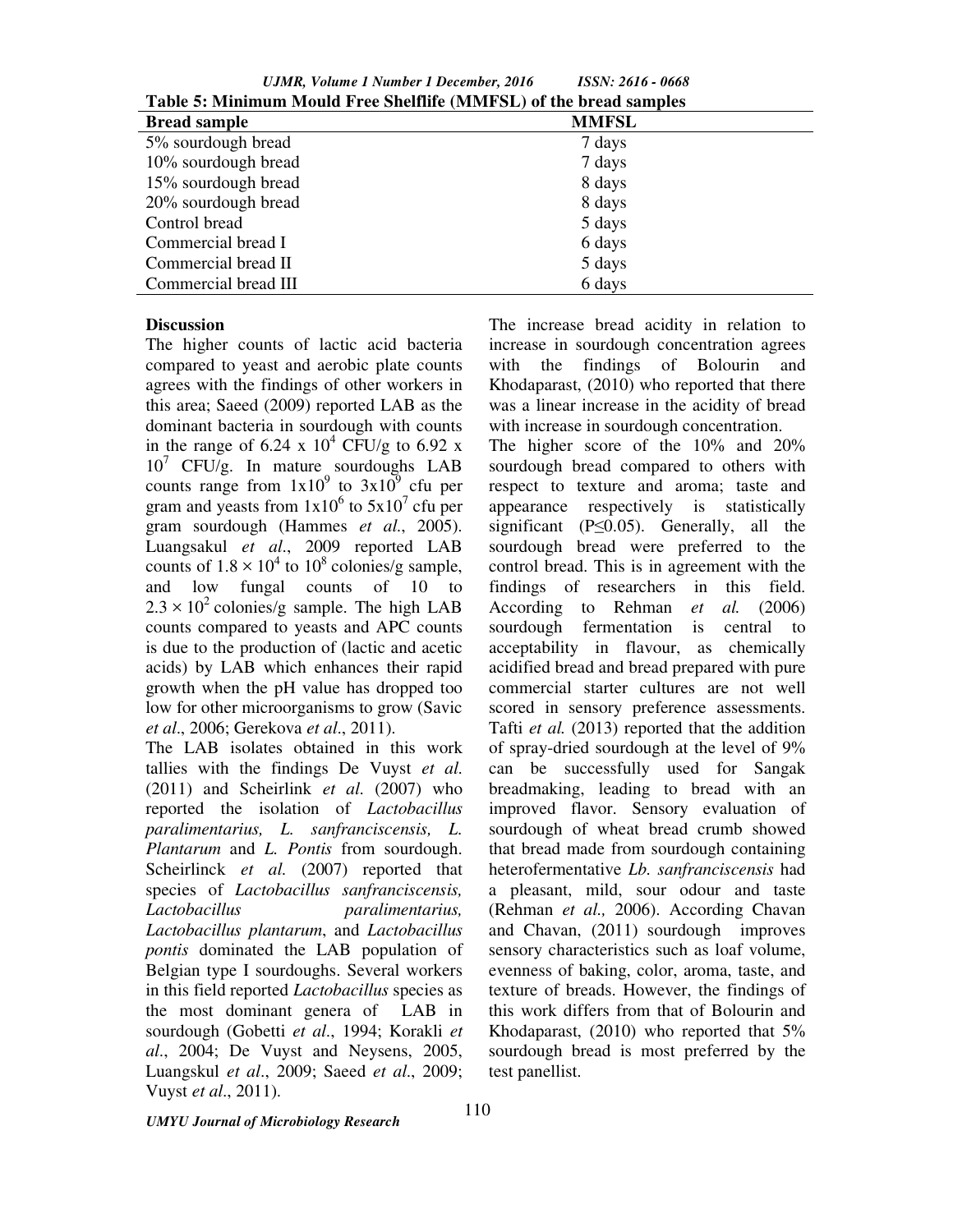It has been reported that during sourdough fermentation, lactic acid bacteria (LAB) produce a number of metabolites e.g. organic acids, exopolysaccharides (EPS) alcohols, aldehydes, ketones, esters, ether derivates, furan derivates, hydrocarbons, ketones, lactones, pyrazines, pyrrol derivates and sulphur compounds which have been shown to have a positive effect on the texture and/or aroma of bread. Organic acids affect the protein and starch fractions of flour. In addition, the drop in pH associated with acid production causes an increase in the proteases and amylases activity of the flour, thus leading to a reduction in staling. While improving the textural qualities of bread, sourdough fermentation also results in increased mineral bioavailability and reduced phytate content (Thiele *et al.,* 2002**;**  Arendt *et al*., 2007).

All the sourdough bread have longer minimum mould-free shelflife (MMFSL) than the control and the commercial bread samples. Fungal spoilage is the main cause of economic loss in the baking industry and the ability of sourdough to increase the shelflife of bread has been widely reported. Zannini *et al.* (2013) reported that the use of 20% sourdough fermented with *L. hammesii*  in bread making increased the mold-free shelf life by 2 to 3 days or from 2 to more than 6 days. A 10-fold concentrated culture

#### **REFERENCES**

- Arendt, E.K., Ryan, L.A.Dal, and Bello, F. (2007). Impact of sourdough on the texture of bread. *Food Microbiology*,  $24$  (2) :  $165 - 174$ .
- Bolourian, S. and Khodaparast, M. H. (2010). Effect of lactic acid fermentation (*Lactobacillus plantarum*) on physiochemical, flavour, staling and crust properties of semi volume bread (Baguette). *World Applied Sciences Journal*, 2 :  $(5)$ : 490 - 498.
- Boboye, B., Dayo-Owoyemi, I., and Akinsoye, F.A. (2008). Organoleptic

filtrate of *Lb. plantarum* 21B isolated from sourdough and grown in wheat flour hydrolysate was shown to possess an efficient antifungal activity against *Penicillium corylophilum, Penicillium roqueforti, Penicillium expansum, Aspergilus niger, A. flavus,* and *Fusarium graminearum* (Dalie *et al.,* 2010).

Several other researchers have also reported increased shelflife of sourdough bread in comparison with bread baked with only yeast (Gobetti *et al.,* 2000; Gobetti *et al.,* 2005; Dal Bello *et al.,* 2007; Plessas *et al.,* 2008; Saeed, 2009; Chavan and Chavan, 2011; Muhialdin and Hassan, 2011).

The antifungal activity of sourdough is due to a number or metabolites produced by LAB during sourdough development; this include lactic, acetic, caproic, formic butyric, n-valeric, phenyllactic, 4-hydroxyphenyllactic and mono-hydroxy octadecenoic acids (Gobetti *et al.,* 2000; Gobetti *et al.,* 2005; Zannini *et al.,* 2013).

#### **Conclusion**

Addition of sourdough at a concentration of between five percent and twenty percent (5% and 20%) has the potential of improving both the organoleptic quality and shelflife of bread.

> analysis of doughs fermented with yeast from a Nigerian palmwine (*Elaeis guinensis*) and certain commercial yeasts. *Open Microbiology Journal*, **2**: 15-119.

- Brümmer, J.M., and Lorenz, K. (1991). European developments in wheat sourdoughs. *Cereal Foods World* **36**: 310-314.
- Chavan, R. S. and Chavan, S. R. (2011). Sourdough Technology—A Traditional Way for Wholesome Foods: A Review. Comprehensive Reviews in Food Science and Food Safety, 10: (3): 169–182.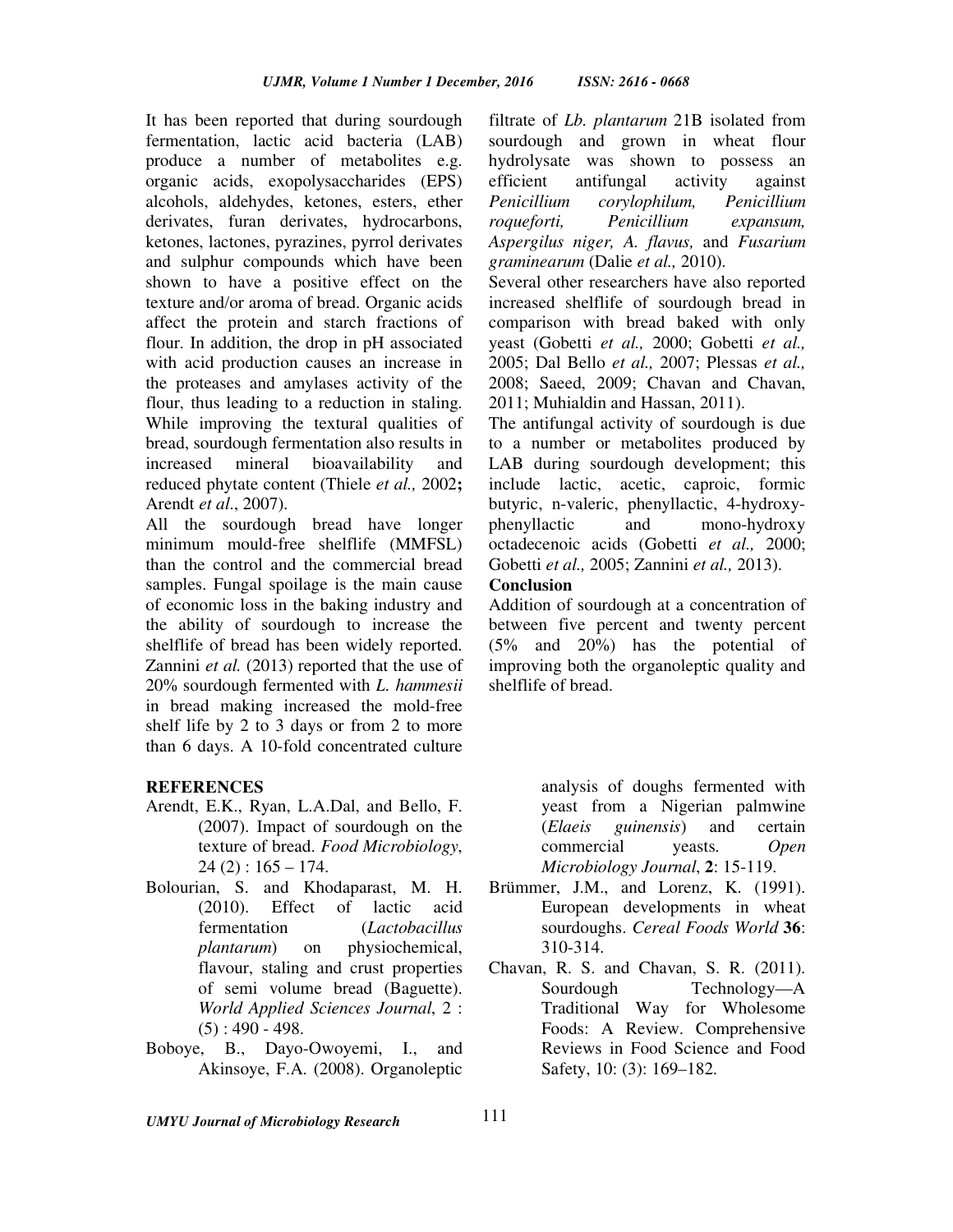- Corsetti, A., and Settanni, L. (2007). Lactobacilli in sourdough fermentation. *Food Research International*. **40**: 539-558.
- Dalié, D. K. D., Deschamps, A.M., Richard-Forget, F. (2010). Lactic acid bacteria – Potential for control of mould growth and mycotoxins: A review. *Food Control*, 21 370 – 380.
- Dal Bello, F., Clarkea, C.I., Ryana, L.A.M., Ulmera, H., Schobera, T.J., Strömc, B. K., Sjögrend, S. J. Van Sinderenb, D., Schnürerc, J. and Arendt, E.K. (2007). Improvement of the quality and shelf life of wheat bread by fermentation with the antifungal strain Lactobacillus plantarum FST 1.7. *Journal of Cereal Science*, 45: 3 : 309–318.
- Di Cagno, R., De Angelis, M., Corsetti, A.P., Lavermicocca, P., Arnault, P., Tossut G., Gallo and Gobbetti, M. (2009). Interactions between sourdough lactic acid bacteria and exogenous enzymes: effects on the microbial kinetics of acidification and dough textural properties. *Food Microbiology*, **20**:67-75**.**
- De Vuyst L. and Neysens P. The sourdough microflora: biodiversity and metabolic interactions. *Trends in Food Science and Technology*. 2005;16:43–56.
- De Vuyst, L., Vrancken, G., Rimaux, T., Weckx, S. and Leroy, F. (2011). Influence of Temperature and Backslopping Time on the Microbiota of a Type I Propagated Laboratory Wheat Sourdough Fermentation. *Applied Environmental Microbiology*, 77(8): 2716–2726. doi: 10.1128/AEM.02470-10.
- De Vuyst, L., and Vancanneyt, M. (2007). Biodiversity and identification of sourdough lactic acid bacteria. *Food Microbiology*, 24: (2): 120-127.
- Dike, K.S., Sanni, A.I. (2010). Influence of starter culture of lactic acid bacteria
- *UMYU Journal of Microbiology Research*

on the shelf life of agidi*,* an indigenous fermented cereal product. *African Journal of Biotechnology*, **9**(46): 7922-7927.

- Gerokova, P., Petrulakova, Z. and Sturdik, E. (2011). Importance of lactobacilli for bread-baking industry. *Acta Chimica Slovaca, 4 :2:118 - 135*
- Gobetti, M., Corsetti, A. & Rossi, J. **(**1994**).** The sourdough microflora: interactions between lactic acid bacteria and yeasts. *Applied Microbiology and Biotechnology, 41: 456–460.*
- Gobbetti, M. (1998). The sourdough microflora: interactions of lactic acid bacteria and yeasts. *Trends in Food Science and Technology*, 9 : 267 – 274.
- Gobbetti, M., Lavermicocca, P., Valerio, F., Evidente, A., Lazzaroni, S. and Corsetti, A.
- (2000). Purification and Characterization of Novel Antifungal Compounds from the Sourdough *Lactobacillus plantarum* Strain 21B. doi: 10.1128/AEM.66.9.4084-4090.2000 *Applid Environmental Microbiology, 66*: *9*: *4084-4090.*
- Gobbetti, M., De Angelis, M., Corsetti, A. and Di Cagno, R. (2005). Biochemistry and physiology of sourdough lactic acid bacteria. *Trends in Food Science*, 16:57 – 69.
- Gobbetti, M. (1998). The sourdough microflora: interactions of lactic acid bacteria and yeasts. *Trends Food Science Technology,* **9**: 267–274.
- Gobbetti, M., Coda, R., Rizzello, C. G., Nigro, F., De Angelis, M. and Arnault, P. (2008). Long-term fungal inhibitory activity of water solubleextracts of *Phaseolus vulgaris* cv. Pinto and sourdough lactic acid bacteria during bread storage. *Applied and Environmental Microbiology*, 74 : 23: 7391 – 7398.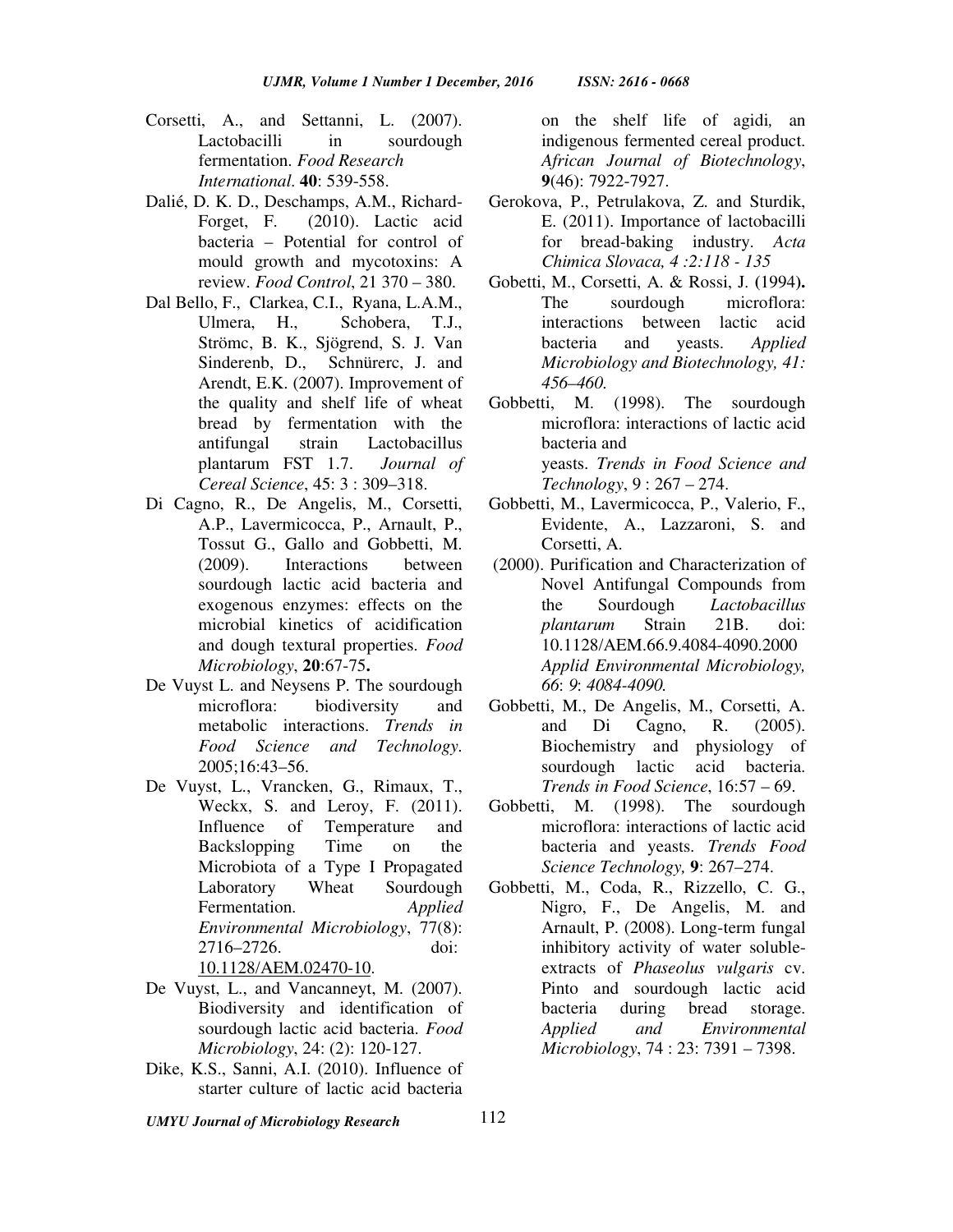- Gobbetti, M., Rizzello, J. C., Di Cagno, R., De Angelis, M. (2009). Sourdough lactobacilli and celiac disease. *Food Microbiology*, **24**:187–196.
- Gül, H., Özçelik, S., Sağdiç, O., and Certel, M. (2005). *Process Biochemistry*, **40**: 691-697.
- Hamadi, S.H., Boecker, G., Vogel, R.F. , and Hammes, W.P. (2002). Microbiological and chemical analysis of fermented sorghum dough for *kisra* production. *Applied Microbiology*, 37: 728-731.
- Hammes, W.P., Brandt, M.J., Francis, K.L., Rosenheim, J., Seitter, M.F.H., Vogelmann, S.A., (2005). Microbial ecology of cereal fermentations. *Trends in Food Science Technology*, 16, 4–11.
- Katina, K., E. Arendt, K.H., Liukkon, K., Autio, L., Flander and Poutanen, K. (2006). Optimization of sourdough process for improved sensory profiles and texture of wheat bread. *Food Science and Technology*, **39**: 1189-1202.
- Kim, W. J., Jung, S. W., Lee, K. G. Kim, C. W. and Noh, W. S. (2008). Fermentation characteristics of exopolysaccharides – producing lactic acid bacteria from sourdough and assessment of the isolates for industrial potentials. *Journal of Microbiology and Biotechnology*, 18 :  $7:1266 - 1273$ .
- Korakli, M., Ehrmann, M. A., Dousset, X., Ganzle, M. G. and Vogel, R. F. (2004). *Lactobacillus hammesii* sp. nov., isolated from French sourdough. *International Journal of Systemic and Evolutionary Microbiology*, 2004 as DOI 10.1099/ijs.0.63311-0.
- Luangsakul, N., Keeratipibul, S., Jindamorakot, S. and Tanasupawat, S. (2009). Lactic acid bacteria and yeasts isolated from the starter

doughs for Chinese steamed buns in Thailand. *Food Science and Technology*, 42 : 8 : 1404–1412.

- Lund, B., Hansen, A., and Lewis, M.J. (1989). The influence of dough yield on acidification and production of volatiles in sourdoughs. *Food Science Technology*, **22**: 150-153.
- Meignen, B., Onno, B., Gelinas, P., Infantes, M., Guilos, S., and Cahagnier, B. (2001). *Food Microbiology*, **18:** 239- 245.
- Mellen, P., Walsh, T., and Herrington, D. (2008). Nutrition, Metabolism and Cardiovascular Diseases, **18:** 283- 290.
- Mehmood, T., Tariq, M., Syed, A. A., and Shabana, M. (2009).Isolation and Identification of Wild Strains of Lactic Acid Bacteria for Yoghurt Preparation from Indigenous Dahi. *Pakistan Journal of Nutrition*, **8** (6): 866-871.
- Messens, W., De Vuyst, L. (2002). Inhibitory substances produced by Lactobacilli isolated from sourdoughs- a review. *International Journal of Food Microbiology*, **72**: 32-43.
- Muhialdin, B. J. and Zaiton H. (2011). Screening of Lactic Acid Bacteria for Antifungal Activity against *Aspergillus oryzae*. American Journal of Applied Sciences 8 (5): 447-451, 2011,
- Ottogalli, G., Galli, A., and Foschino, R. (1996). Italian bakery products obtained with sourdough: characterization of the typical microflora. *Advanced Food Science*, **18**: 131–144.
- Pattison, T. L., Lindsay, D., and Von Holy, A. (2004). Natural antimicrobials as potential replacements for calcium propionate in bread. *South African Journal of Science,* **100**: 342-348.